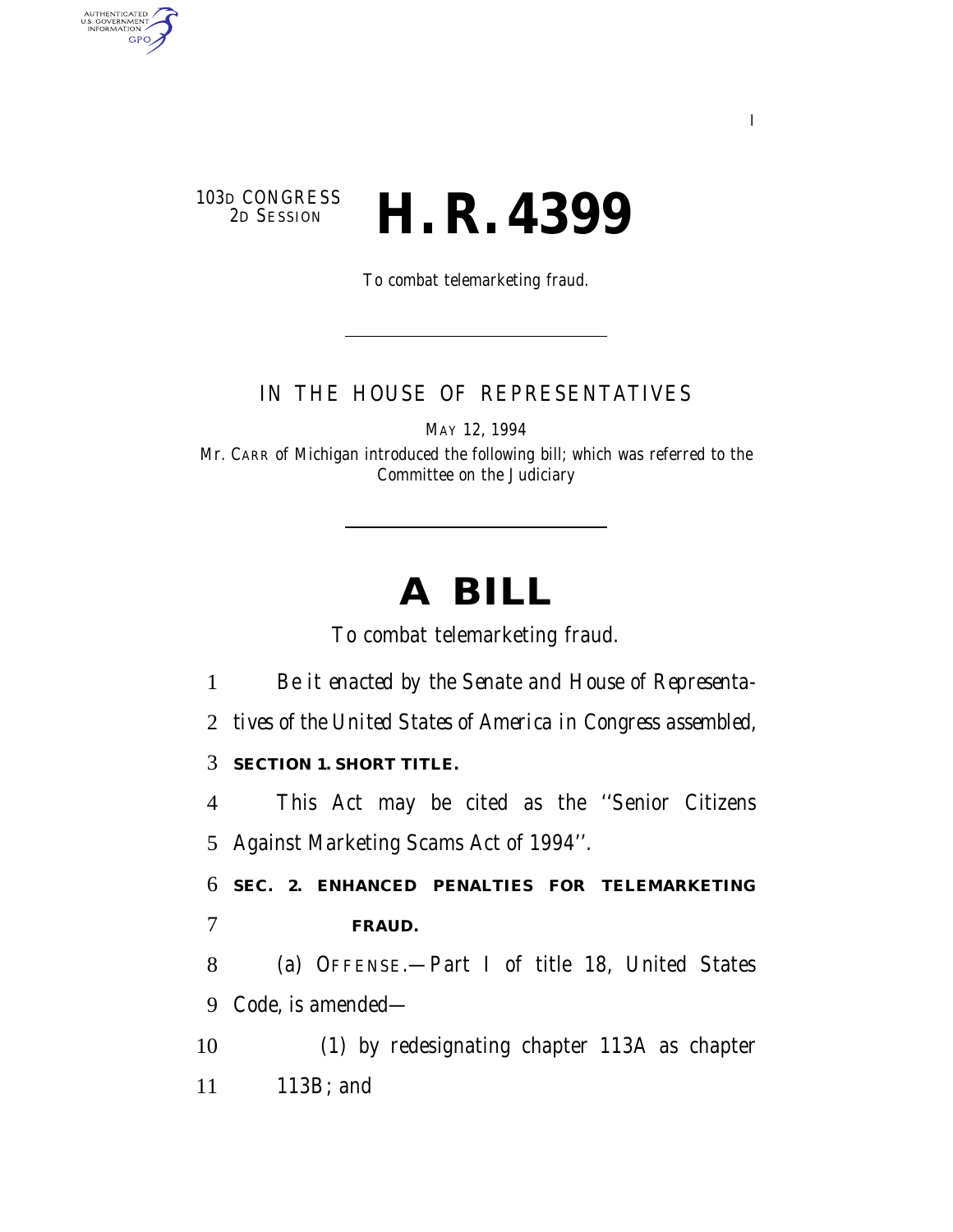new chapter: **''CHAPTER 113A—TELEMARKETING FRAUD** ''Sec. ''2325. Definition. ''2326. Enhanced penalties. ''2327. Restitution. **''§ 2325. Definition** ''In this chapter, 'telemarketing'— ''(1) means a plan, program, promotion, or campaign that is conducted to induce— ''(A) purchases of goods or services; or ''(B) participation in a contest or sweep- stakes, by use of 1 or more interstate telephone calls initi- ated either by a person who is conducting the plan, program, promotion, or campaign or by a prospec- tive purchaser or contest or sweepstakes participant; but ''(2) does not include the solicitation of sales 17 through the mailing of a catalog that-18 "(A) contains a written description or il- lustration of the goods or services offered for sale; 21 ''(B) includes the business address of the seller;

(2) by inserting after chapter 113 the following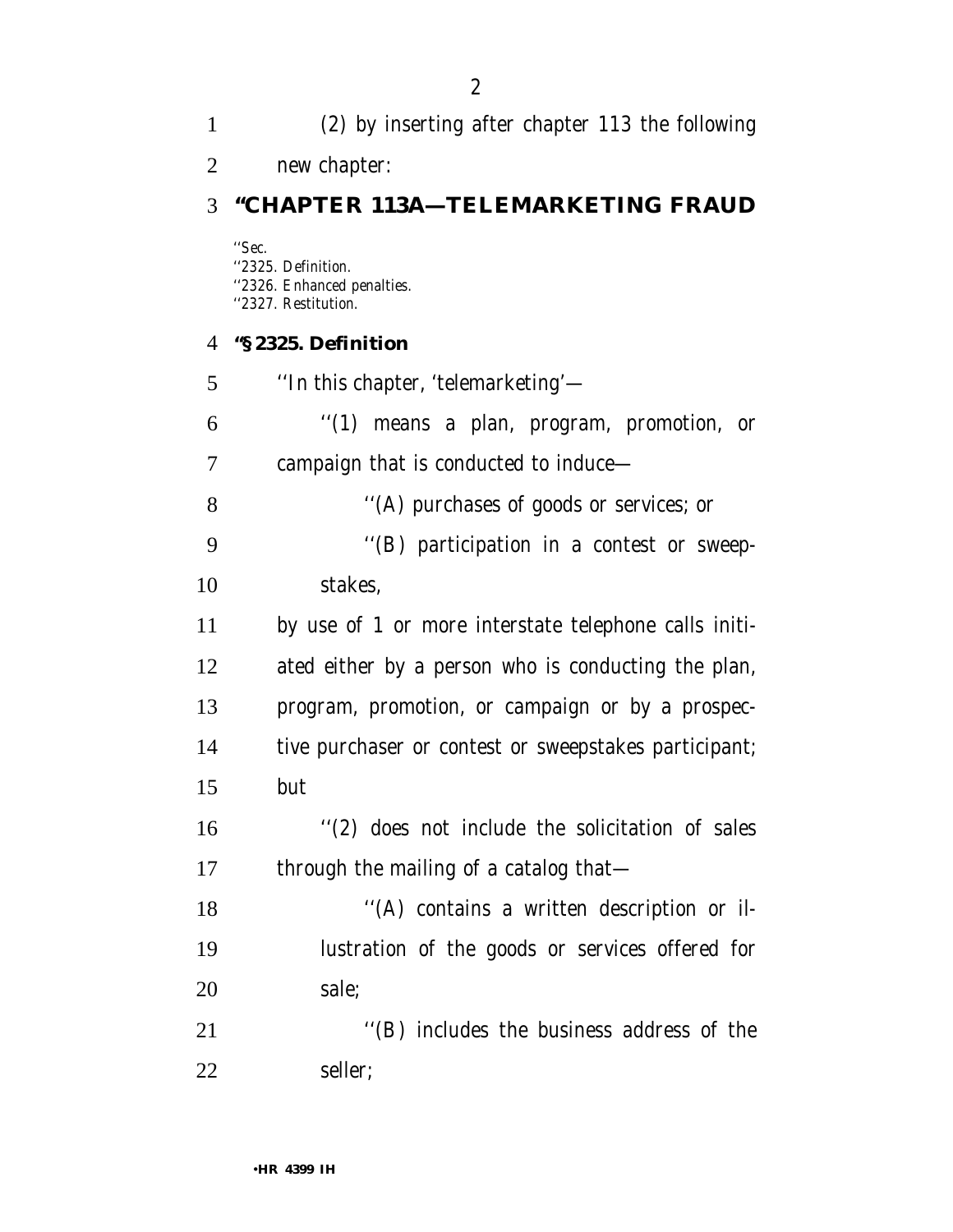| $\mathbf{1}$   | "(C) includes multiple pages of written                  |
|----------------|----------------------------------------------------------|
| $\overline{2}$ | material or illustration; and                            |
| 3              | "(D) has been issued not less frequently                 |
| 4              | than once a year,                                        |
| 5              | if the person making the solicitation does not solicit   |
| 6              | customers by telephone but only receives calls initi-    |
| 7              | ated by customers in response to the catalog and         |
| 8              | during those calls take orders without further solici-   |
| 9              | tation.                                                  |
| 10             | "§2326. Enhanced penalties                               |
| 11             | "An offender that is convicted of an offense under       |
| 12             | 1028, 1029, 1341, 1342, 1343, or 1344 in connection with |
| 13             | the conduct of telemarketing—                            |
| 14             | "(1) may be imprisoned for a term of 5 years             |
| 15             | in addition to any term of imprisonment imposed          |
| 16             | under any of those sections, respectively; and           |
| 17             |                                                          |
|                | "(2) in the case of an offense under any of              |
| 18             | those sections that-                                     |
| 19             | "(A) victimized a significant number of                  |
| 20             | persons over the age of 55; or                           |
| 21             | "(B) targeted persons over the age of 55,                |
| 22             | may be imprisoned for a term of 10 years in addi-        |
| 23             | tion to any term of imprisonment imposed under any       |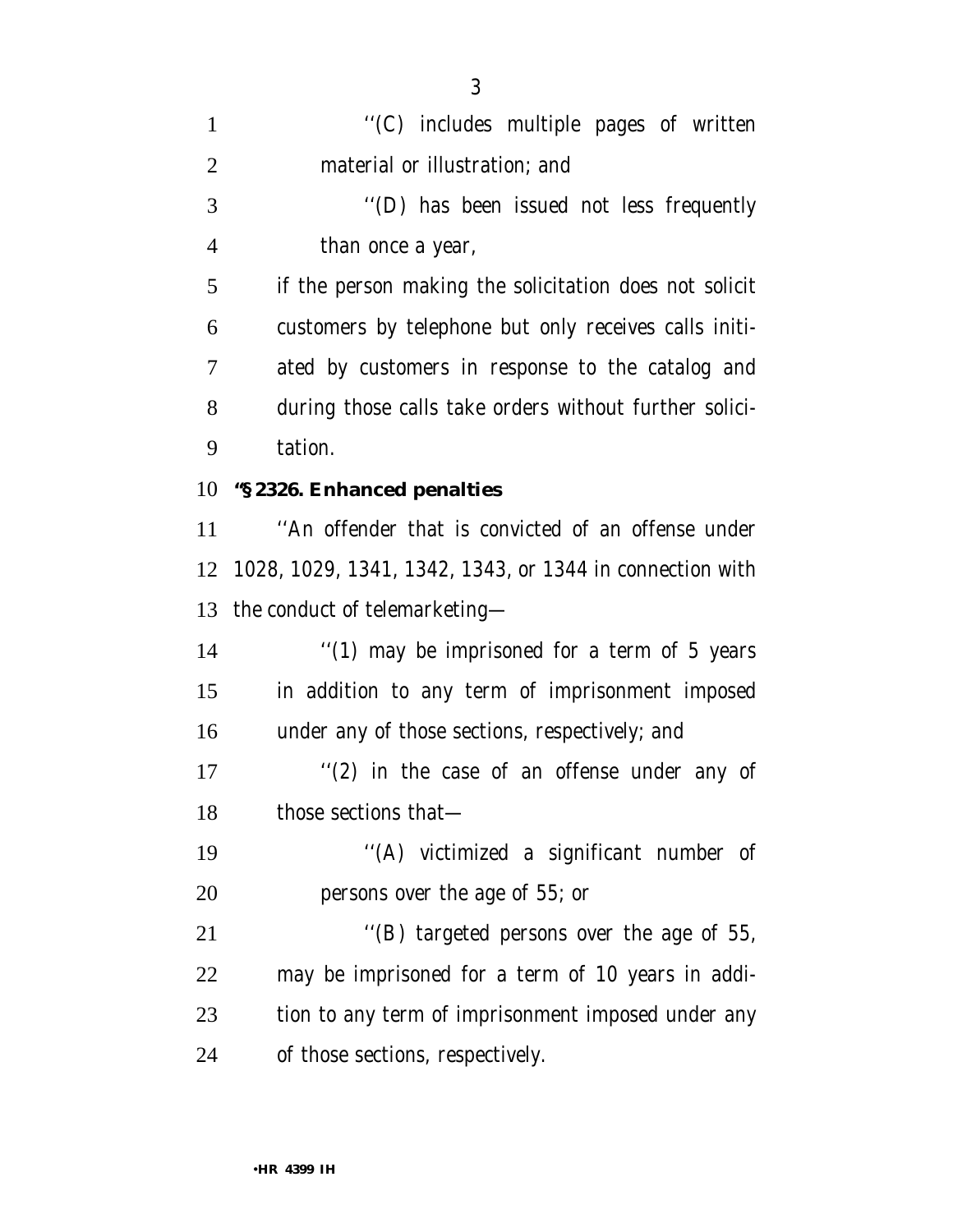#### **''§ 2327. Restitution**

 ''In sentencing an offender under section 2326, the court shall order the offender to pay restitution to any victims and may order the offender to pay restitution to others who sustained losses as a result of the offender's fraudulent activity.''.

 (b) CLERICAL AMENDMENTS.—The table of chapters at the beginning of part I of title 18, United States Code, is amended by striking the item relating to chapter 113A and inserting the following:

#### **SEC. 3. FORFEITURE OF FRAUD PROCEEDS.**

 Section 982(a) of title 18, United States Code, is amended by adding at the end the following new para-graph:

 ''(6) The Court, in sentencing an offender under section 2326, shall order that the offender forfeit to the United States any real or personal property constituting or derived from proceeds that the offender obtained directly or indirectly as a result of the offense.''.

## **SEC. 4. INCREASED PENALTIES FOR FRAUD AGAINST OLDER VICTIMS.**

 (a) REVIEW.—The United States Sentencing Com-mission shall review and, if necessary, amend the sentenc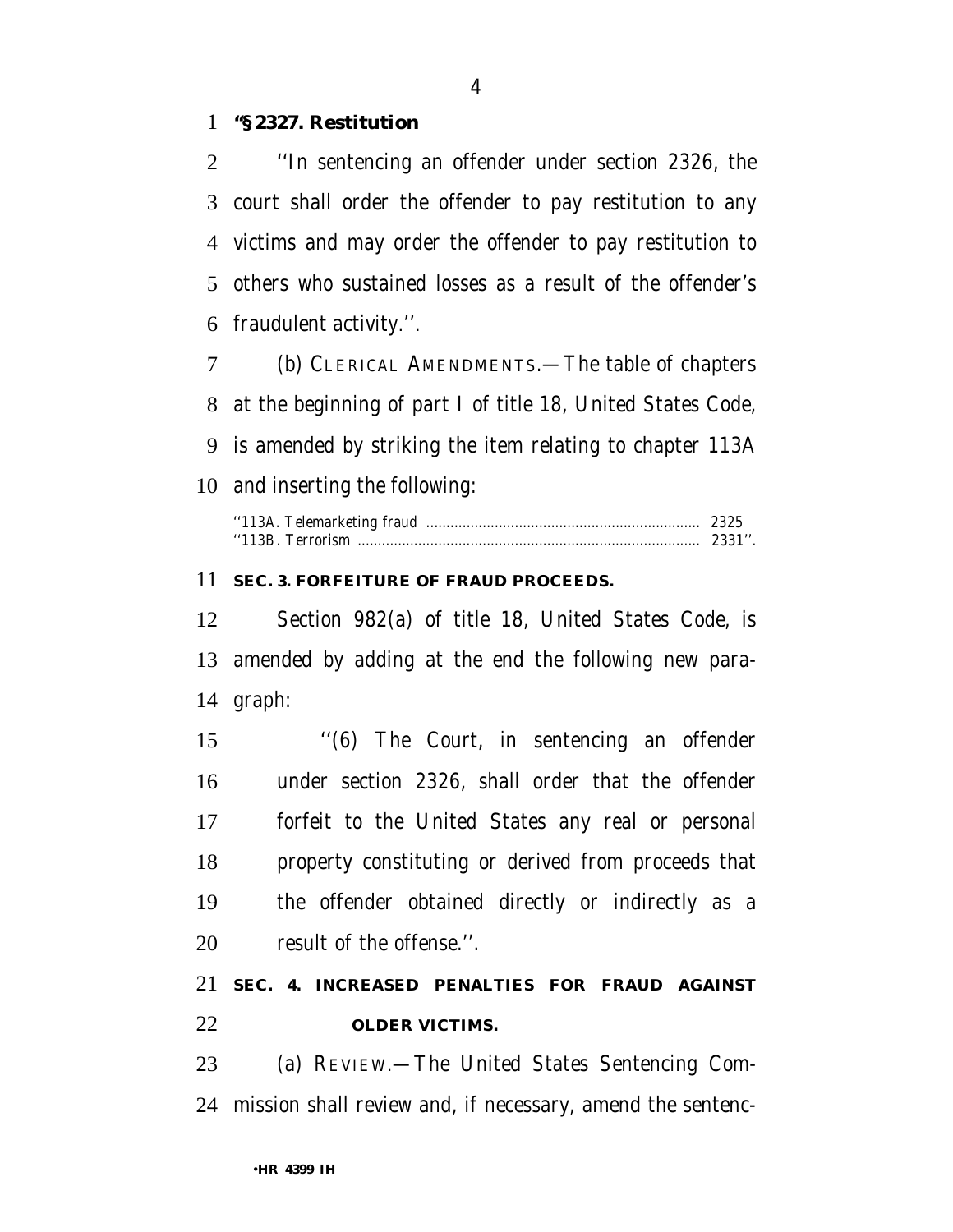ing guidelines to ensure that victim related adjustments for fraud offenses against older victims over the age of 55 are adequate.

 (b) REPORT.—Not later than 180 days after the date of enactment of this Act, the Sentencing Commission shall report to Congress the result of its review under sub-section (a).

# **SEC. 5. REWARDS FOR INFORMATION LEADING TO PROS-ECUTION AND CONVICTION.**

 Section 3059 of title 18, United States Code, is amended by adding at the end the following new sub-section:

 ''(c)(1) In special circumstances and in the Attorney General's sole discretion, the Attorney General may make a payment of up to \$10,000 to a person who furnishes information unknown to the Government relating to a pos- sible prosecution under section 2325 which results in a conviction.

 ''(2) A person is not eligible for a payment under paragraph (1) if—

 ''(A) the person is a current or former officer or employee of a Federal, State, or local government agency or instrumentality who furnishes information discovered or gathered in the course of government employment;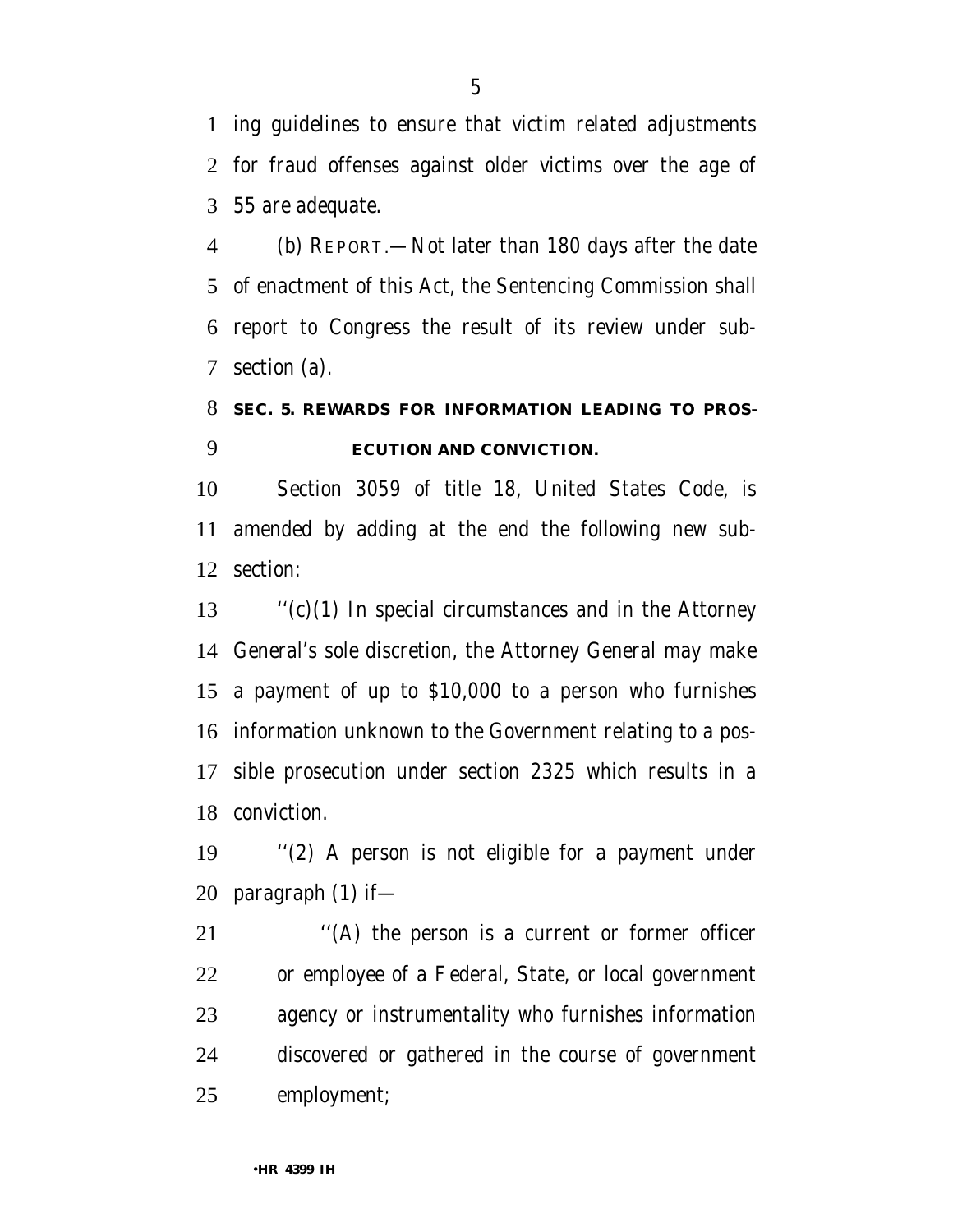| $\mathbf{1}$   | "(B) the person knowingly participated in the              |
|----------------|------------------------------------------------------------|
| $\overline{2}$ | offense;                                                   |
| 3              | "(C) the information furnished by the person               |
| $\overline{4}$ | consists of an allegation or transaction that has been     |
| 5              | disclosed to the public—                                   |
| 6              | "(i) in a criminal, civil, or administrative               |
| 7              | proceeding;                                                |
| 8              | "(ii) in a congressional, administrative, or               |
| 9              | General Accounting Office report, hearing,                 |
| 10             | audit, or investigation; or                                |
| 11             | "(iii) by the news media, unless the person                |
| 12             | is the original source of the information; or              |
| 13             | "(D) when, in the judgment of the Attorney                 |
| 14             | General, it appears that a person whose illegal ac-        |
| 15             | tivities are being prosecuted or investigated could        |
| 16             | benefit from the award.                                    |
| 17             | "(3) For the purposes of paragraph $(2)(C)(iii)$ , the     |
| 18             | term 'original source' means a person who has direct and   |
| 19             | independent knowledge of the information that is fur-      |
| 20             | nished and has voluntarily provided the information to the |
| 21             | Government prior to disclosure by the news media.          |
| 22             | "(4) Neither the failure of the Attorney General to        |
| 23             | authorize a payment under paragraph (1) nor the amount     |
| 24             | authorized shall be subject to judicial review.".          |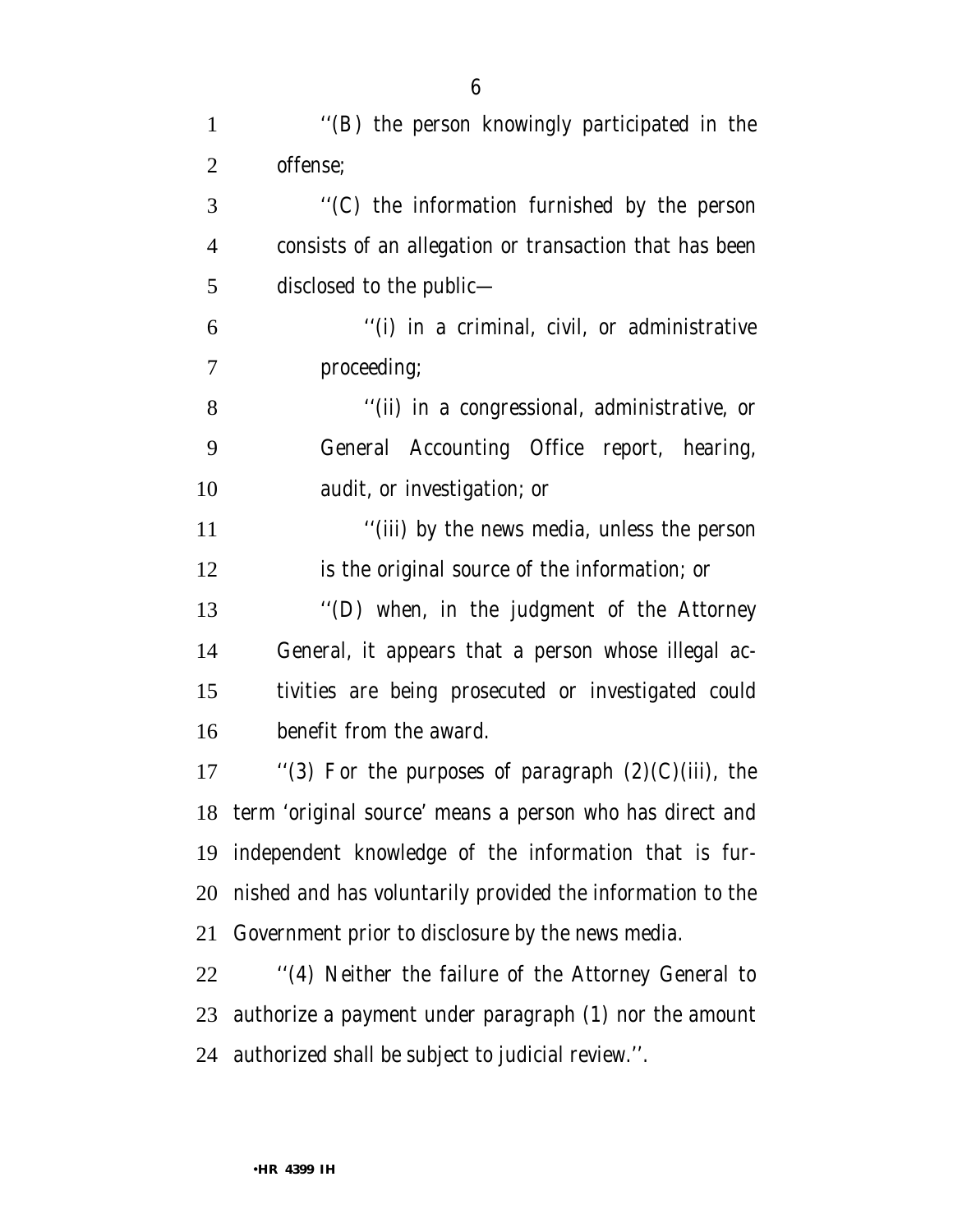#### **SEC. 6. AUTHORIZATION OF APPROPRIATIONS.**

 There are authorized to be appropriated for fiscal year 1995 for the purposes of carrying out this Act and the amendments made by this Act—

 (1) \$10,000,000 for the Federal Bureau of In- vestigation to hire, equip, and train no fewer than 100 special agents and support staff to investigate telemarketing fraud cases;

 (2) \$3,500,000 to hire, equip, and train no fewer than 30 Department of Justice attorneys, as- sistant United States Attorneys, and support staff to prosecute telemarketing fraud cases; and

 (3) \$10,000,000 for the Department of Justice to conduct, in cooperation with State and local law enforcement agencies and senior citizen advocacy or- ganizations, public awareness and prevention initia- tives for senior citizens, such as seminars and 18 training.

 **SEC. 7. BROADENING APPLICATION OF MAIL FRAUD STAT-UTE.**

 Section 1341 of title 18, United States Code, is amended—

 (1) by inserting ''or deposits or causes to be de- posited any matter or thing whatever to be sent or delivered by any private or commercial interstate carrier,'' after ''Postal Service,''; and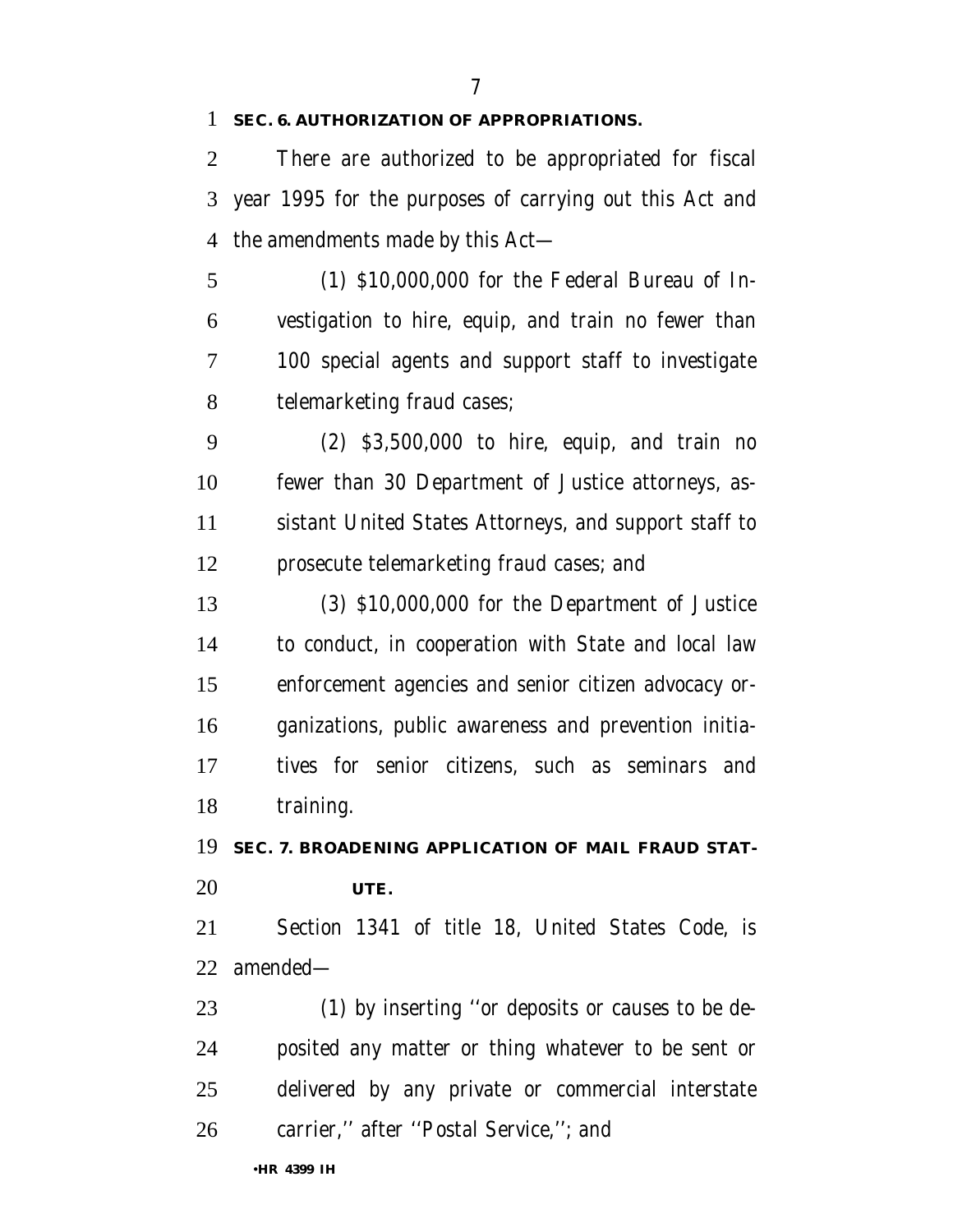| $\mathbf{1}$   | (2) by inserting "or such carrier" after "causes      |
|----------------|-------------------------------------------------------|
| $\overline{2}$ | to be delivered by mail".                             |
| 3              | SEC. 8. FRAUD AND RELATED ACTIVITY IN CONNECTION      |
| $\overline{4}$ | WITH ACCESS DEVICES.                                  |
| 5              | Section 1029 of title 18, United States Code, is      |
| 6              | $amended-$                                            |
| 7              | $(1)$ in subsection $(a)$ —                           |
| 8              | (A) by striking "or" at the end of para-              |
| 9              | $graph(3)$ ; and                                      |
| 10             | (B) by inserting after paragraph (4) the              |
| 11             | following new paragraphs:                             |
| 12             | "(5) knowingly and with intent to defraud ef-         |
| 13             | fects transactions, with 1 or more access devices is- |
| 14             | sued to another person or persons, to receive pay-    |
| 15             | ment or any other thing of value during any 1-year    |
| 16             | period the aggregate value of which is equal to or    |
| 17             | greater than $$1,000$ ;                               |
| 18             | "(6) without the authorization of the issuer of       |
| 19             | the access device, knowingly and with intent to de-   |
| 20             | fraud solicits a person for the purpose of—           |
| 21             | "(A) offering an access device; or                    |
| 22             | "(B) selling information regarding or an              |
| 23             | application to obtain an access device; or            |
| 24             | "(7) without the authorization of the credit          |
| 25             | card system member or its agent, knowingly and        |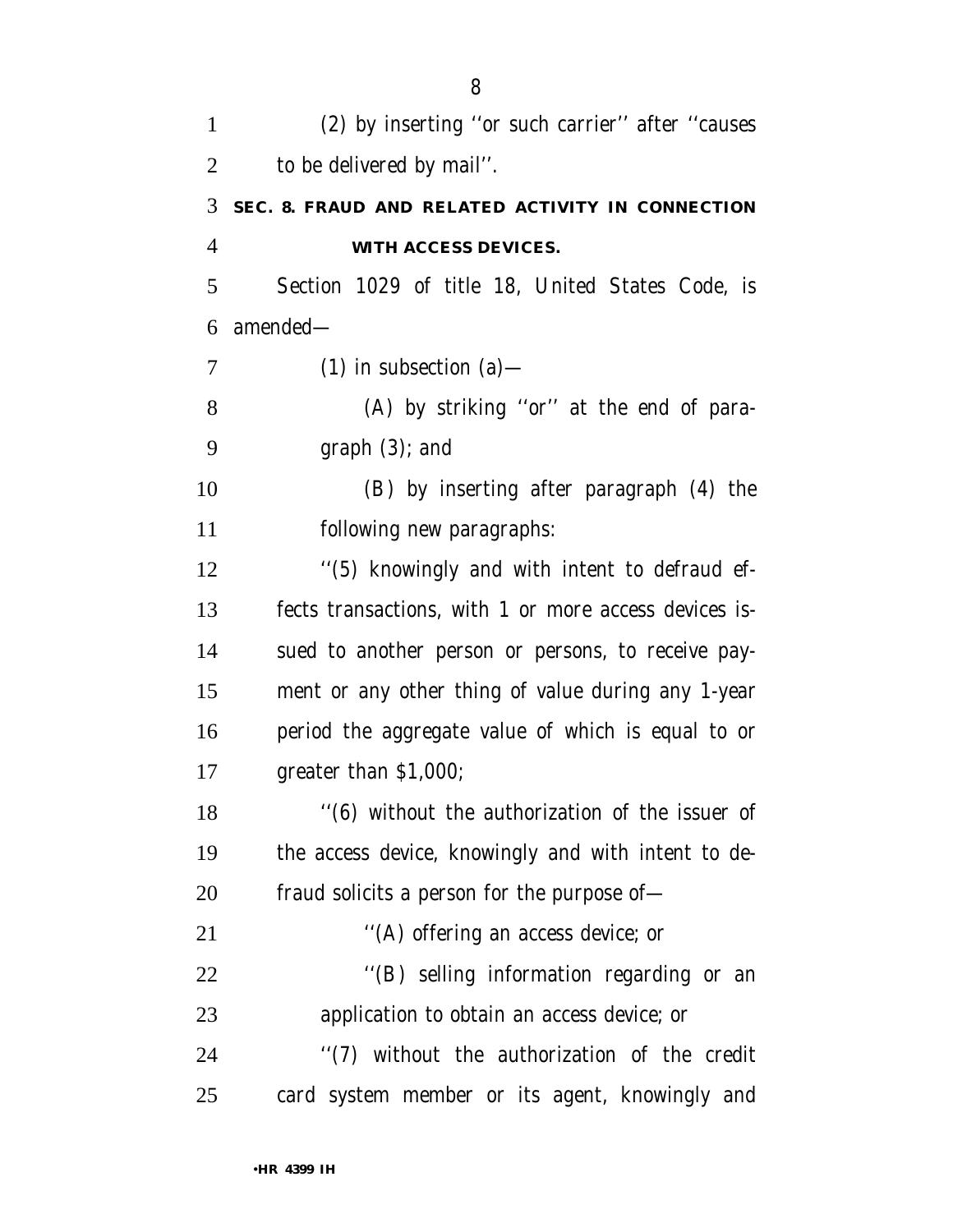| $\mathbf{1}$   | with intent to defraud causes or arranges for an-                          |
|----------------|----------------------------------------------------------------------------|
| $\overline{2}$ | other person to present to the member or its agent,                        |
| 3              | for payment, 1 or more evidences or records of                             |
| $\overline{4}$ | transactions made by an access device;";                                   |
| 5              | (2) in subsection (c)(1) by striking " $(a)(2)$ or                         |
| 6              | (a) $(3)$ " and inserting "(a) $(2)$ , $(3)$ , $(5)$ , $(6)$ , or $(7)$ "; |
| $\tau$         | and                                                                        |
| 8              | $(3)$ in subsection $(e)$ —                                                |
| 9              | (A) by striking "and" at the end of para-                                  |
| 10             | graph(5);                                                                  |
| 11             | (B) by striking the period at the end of                                   |
| 12             | paragraph (6) and inserting "; and"; and                                   |
| 13             | (C) by adding at the end the following new                                 |
| 14             | paragraph:                                                                 |
| 15             | "(7) the term 'credit card system member'                                  |
| 16             | means a financial institution or other entity that is                      |
| 17             | a member of a credit card system, including an en-                         |
| 18             | tity, whether affiliated with or identical to the credit                   |
| 19             | card issuer, that is the sole member of a credit card                      |
| 20             | system.".                                                                  |
| 21             | SEC. 9. INFORMATION NETWORK.                                               |
| 22             | (a) HOTLINE.—The Attorney General shall establish                          |
| 23             | a national toll-free hotline for the purpose of-                           |
| 24             | providing general<br>(1)<br>information<br><sub>on</sub>                   |
| 25             | telemarketing fraud to interested persons; and                             |
|                |                                                                            |